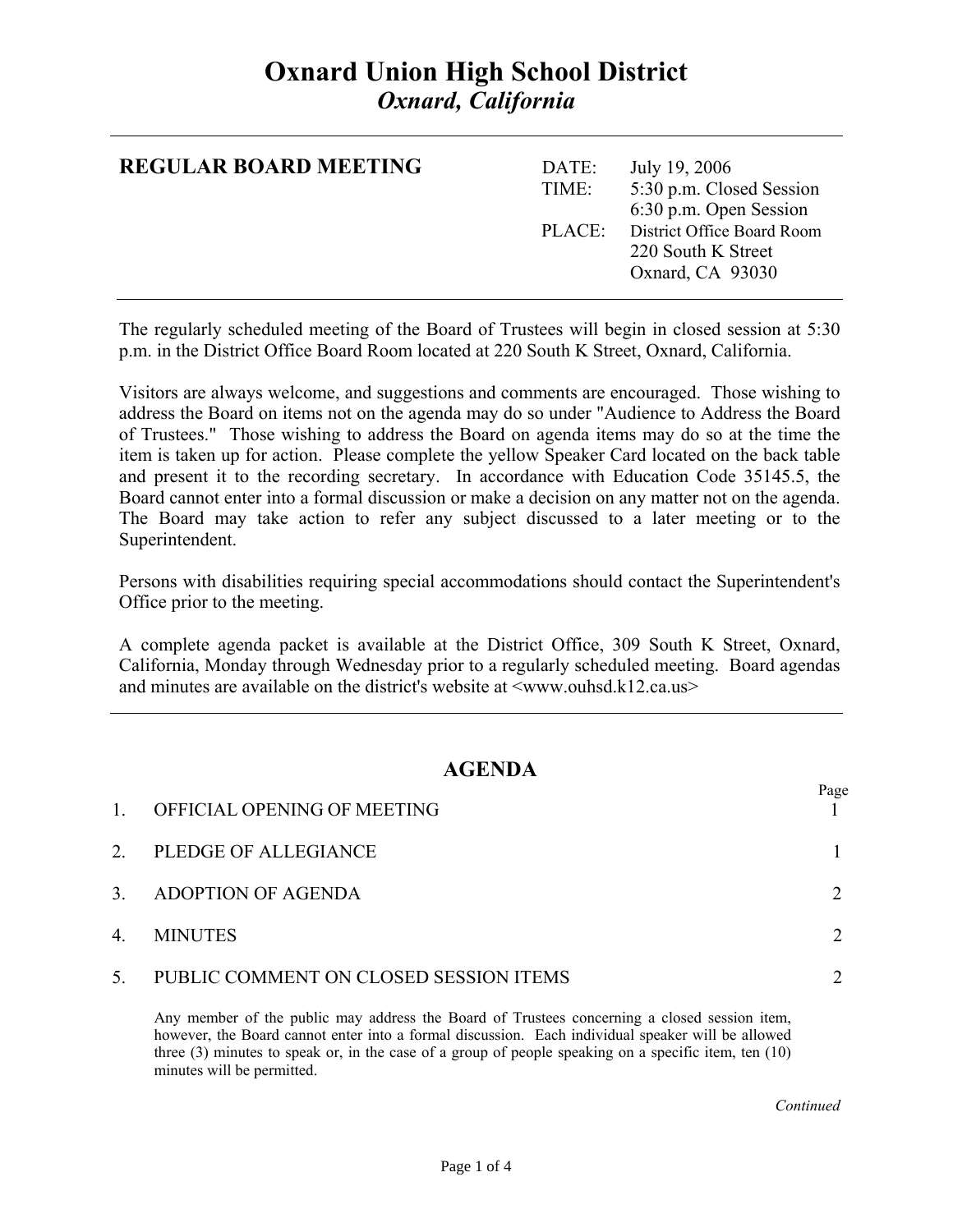| 6. | <b>CLOSED SESSION</b><br>During this time, the Board may adjourn to Closed Session to discuss confidential material relating<br>to the items listed below.                                                                                                                                                                                   |   |  |
|----|----------------------------------------------------------------------------------------------------------------------------------------------------------------------------------------------------------------------------------------------------------------------------------------------------------------------------------------------|---|--|
|    | Student Personnel: [Education Code §35146, 48912, 48919]<br>$A_{\cdot}$<br>Conference with Agency Labor Negotiator [Government Code §54957.6]<br>B.<br>Employee Organizations: California School Employees Association -<br>Campus Supervisor Unit<br>Oxnard Federation of Teachers - Certificated Unit                                      |   |  |
|    | $\mathcal{C}$ .<br>Conference with Real Property Negotiator [Government Code §54956.8]<br>> North Side of Central Avenue East of Strickland and West of Rio<br>Mesa High School (Ventura County Assessor's Parcel<br>No. $147-0-060-225$<br>> District Office Update<br>Negotiator: Randy Winton, Assistant Superintendent-Business Services |   |  |
| 7. | RECONVENE IN PUBLIC: REPORT OF CLOSED SESSION ACTION                                                                                                                                                                                                                                                                                         | 3 |  |
| 8. | AUDIENCE TO ADDRESS BOARD OF TRUSTEES<br>Those persons wishing to address the Board may do so at this time by completing a yellow Speaker                                                                                                                                                                                                    | 3 |  |

Card, located on the back table, and presenting it to the recording secretary. Please address your comments to the Board President and state your name and address. Individual presentations are limited to three (3) minutes each, or in the case of a group of people speaking on a specific items, ten (10) minutes will be permitted. Please refer to the complete text of Oxnard Union High School District Board Policy 910: *Procedures for Communicating with the Board of Trustees,* located in the front of the Board book.

#### 9. SUPERINTENDENT'S REPORTS

|     | A.        | Seating of New Student Representative to the Board of Trustees                                                                              | 4             |
|-----|-----------|---------------------------------------------------------------------------------------------------------------------------------------------|---------------|
|     | В.        | General District Report: Superintendent Jody Dunlap                                                                                         | 4             |
| 10. |           | <b>CONSENT CALENDAR</b>                                                                                                                     |               |
|     | A.        | Consideration of Approval of Certificated and Classified Personnel                                                                          | 4             |
|     | <b>B.</b> | Consideration of Approval of Purchase Orders                                                                                                | 5             |
|     | C.        | Consideration of Approval of Student Expulsions by Voluntary Agreement<br>of the School Principal, the Students, and the Students' Parents/ |               |
|     |           | Guardians, as per Board Policy 5144, Section 22                                                                                             | $\mathcal{F}$ |
|     | D.        | Consideration of Approval of Non-Public School Placement for Student Case                                                                   |               |
|     |           | Numbers One and Two, 06/07, According to the Recommendation of                                                                              |               |
|     |           | the Students' IEP Teams and the Director of Special Education                                                                               |               |

E. Consideration of Approval of Oxnard Adult School Graduates, Class of 2006 6

*Continued Continued*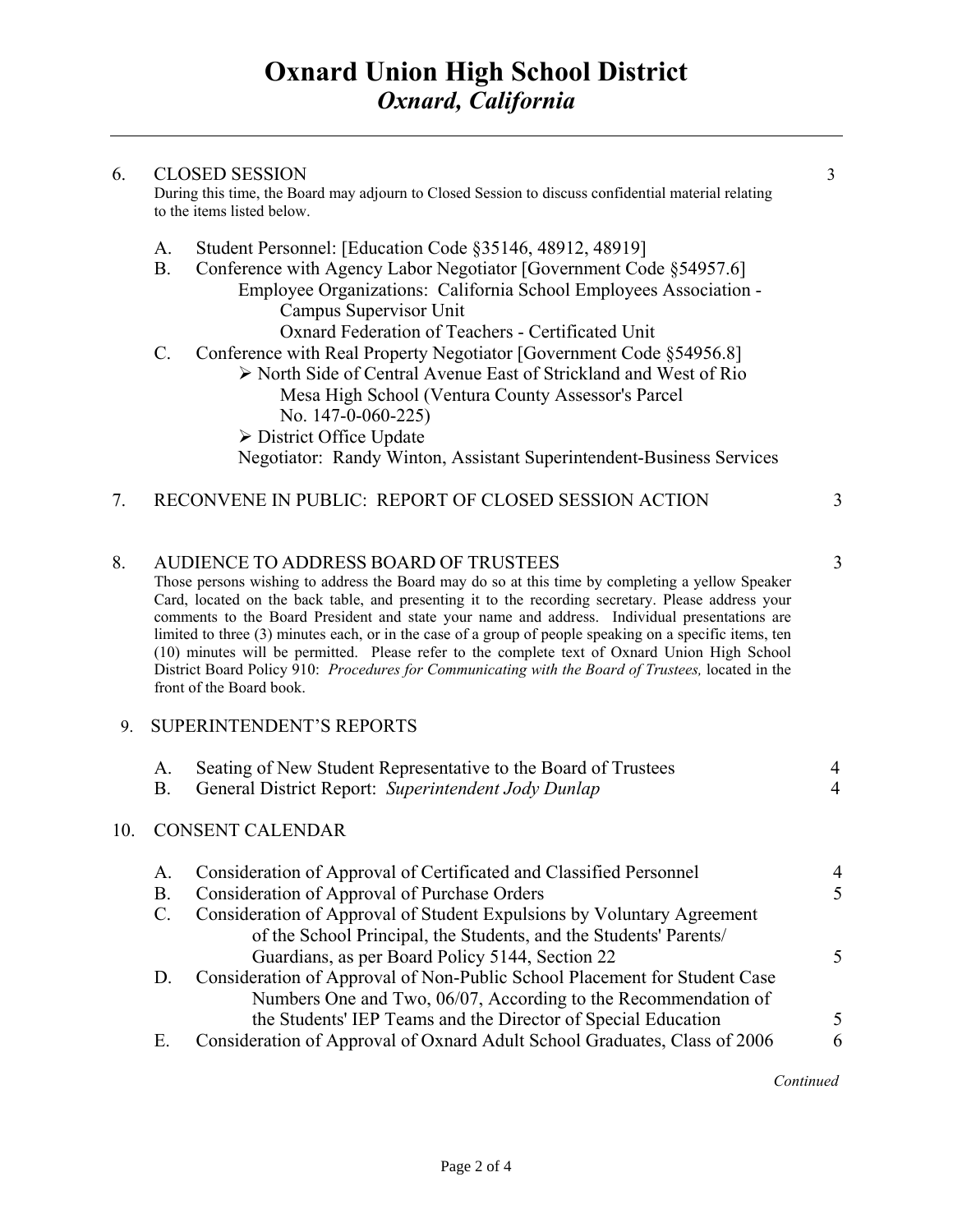### 10. CONSENT CALENDAR Continued

|     | F.             | Consideration of Approval of Quarterly Report of Administrative Regulation<br>1212.4(1) - Williams Uniform Complaint Procedures                                                                                                                                             | 6              |
|-----|----------------|-----------------------------------------------------------------------------------------------------------------------------------------------------------------------------------------------------------------------------------------------------------------------------|----------------|
|     | G.             | Consideration of Approval of Proposed Job Description: Library/Textbook/<br>Career Center Technician                                                                                                                                                                        | 6              |
|     | H <sub>r</sub> | Consideration of Approval of Student Teacher Agreement between Pepperdine<br>University and the Oxnard Union High School District                                                                                                                                           | $\overline{7}$ |
|     | I.             | Consideration of Approval of Student Professional Nursing Education Agreement<br>Between Oxnard Adult School and The Venturan                                                                                                                                               | $\tau$         |
|     | J.             | Consideration of Approval for the Increased Meal Price of Student Breakfast<br>for Fiscal Year 2006-07                                                                                                                                                                      | $\overline{7}$ |
|     | K.             | Consideration of Approval of Agreement with Oxnard College for Vocational<br>Training of Special Education Students                                                                                                                                                         | 8              |
|     | L.             | Consideration of Approval to Enter into a Lease Agreement with Xerox Corp.<br>for a Xerox WC7655 Digital Copier for the Information Technology<br>Department                                                                                                                | 8              |
|     | M.             | Consideration of Adopting an Approved List of Memberships, Conferences,<br>Workshops, and Meetings that Board Members May Attend                                                                                                                                            | 9              |
|     | N.             | Consideration of Approval of Proposal from R. Chartrand Construction for<br>Sidewalk Construction at Rio Mesa High School                                                                                                                                                   | 10             |
|     | O.             | Consideration of Approval of Proposal from Fence Factory for Fence<br>Realignment at Rio Mesa High School                                                                                                                                                                   | 10             |
|     | P.             | Donations                                                                                                                                                                                                                                                                   | 10             |
|     | Q.             | Disposal of Surplus Property                                                                                                                                                                                                                                                | 11             |
|     | R.             | Consideration of Approval of Notice of Completions                                                                                                                                                                                                                          | 11             |
|     |                | > Channel Islands Roofing, Inc. for Roofing Project at Adult Education,<br>Hueneme Road Facility                                                                                                                                                                            |                |
|     |                | > Channel Islands Roofing, Inc. for Roofing Project at Frontier High School                                                                                                                                                                                                 |                |
| 11. |                | <b>ACTION ITEMS</b>                                                                                                                                                                                                                                                         |                |
|     | A.             | Consideration of Ratification of Change Order(s)<br>> No. 1 to RSC Construction, Inc. for Additional Construction at ACHS<br>> No. 2 to RSC Construction, Inc. for Additional Construction at ACHS<br>> No. 3 to RSC Construction, Inc. for Additional Construction at ACHS | 12             |
| 12. |                | BOARD MEMBERS' REPORTS AND COMMUNICATIONS                                                                                                                                                                                                                                   |                |

| A. Correspondence                                |    |
|--------------------------------------------------|----|
| <b>Board Members' Reports and Communications</b> |    |
| C. Board Members' Interests and Concern          | 12 |

*Continued* Continued